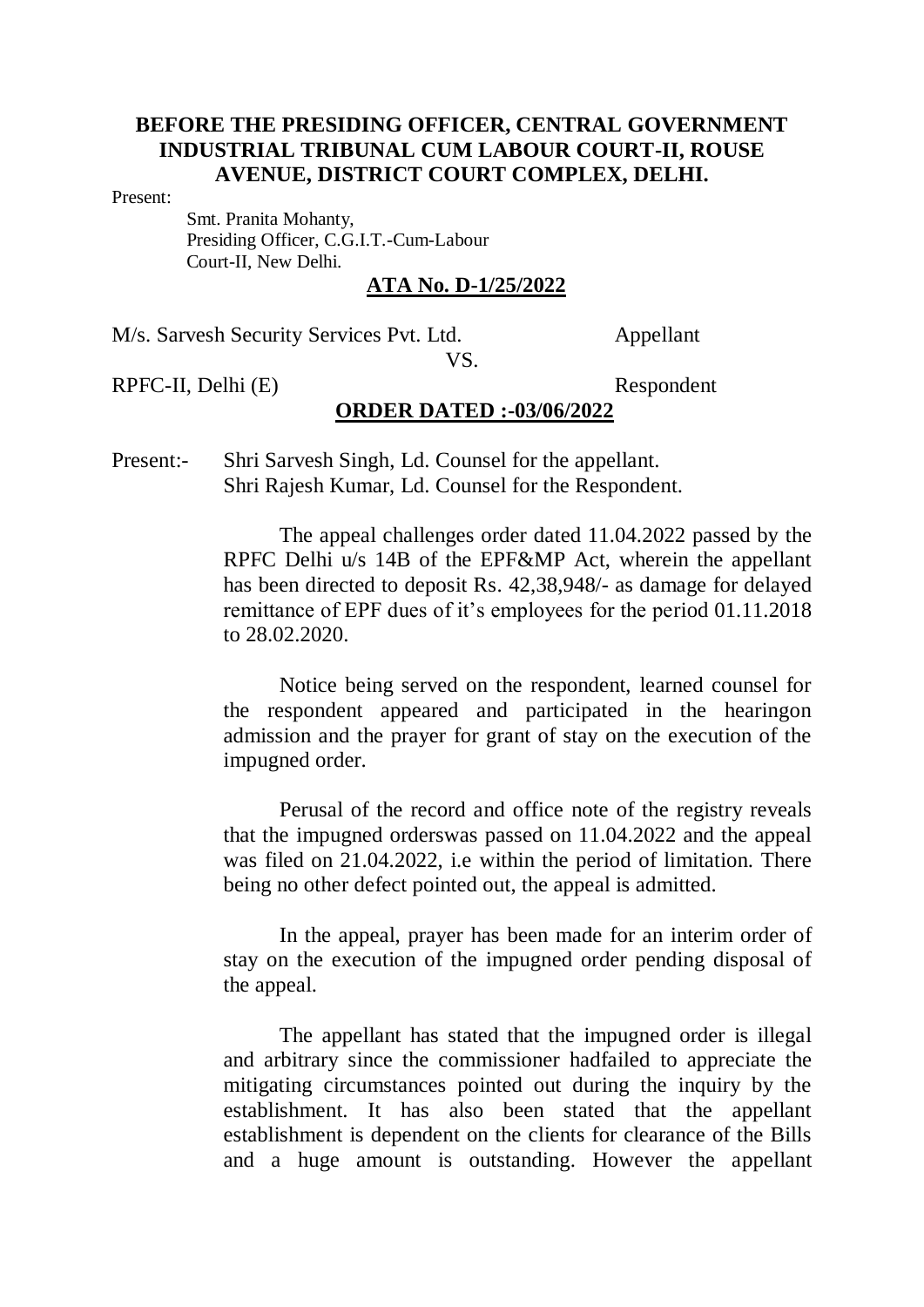establishment was very careful toward compliance of it's statutory obligations. But for implementation of minimum wage revision, there was some delay in deposit of the PF dues. On receipt of the notice for inquiry, the authorized representative of the establishment appeared before the commissioner and raised dispute with regard to the calculation of damage. It also made deposit of the assessed interest .The establishment is not a habitual defaulter and the delay occurred for a reason beyond it's control. The documents forming the basis of calculation were never made available to the establishment for confrontation though a written submission was made on 16.11.2021. The same was not considered at all. The commissioner without assigning reason for levying damage at the maximum rate passed the impugned order in a fanciful manner. The other plea taken is that no adequate opportunity was afforded to the establishment to advance it's defence. The notice of inquiry on one occasion i.e on 14.12.2021 was received by the establishment at 4.33p.m whereas the hearing was scheduled to 4.30.pm.Thus it is argued that the appellant has a strong arguable case in the appeal. Unless the impugned order would be stayed, the relief sought in the appeal would become illusory.

In his reply the learned counsel for the respondent submitted that the impugned order has been passed imposing damage for delay in remittance which spans over more than one year depriving the employees of their lawful rights. He also submitted that any order of stay on the execution of the order shall be prejudicial to the employees and defeat the purpose of the legislation. However the learned counsel for the respondent did not dispute the stand of the appellant that the assessed interest was deposited by the establishment during the pendency of the inquiry.

The reply submission made by the appellant is that the establishment should not have been saddled with the damage when none of it's submissions were considered by the respondent and the order was passed in a mechanical manner without any finding on mensrea.

On hearing the submission made by both the counselson the prayer for interim stay, it is found that the establishment is diligent in deposit of the interest on delayed remittance of PF dues. The factors which are required to be considered for passing the order of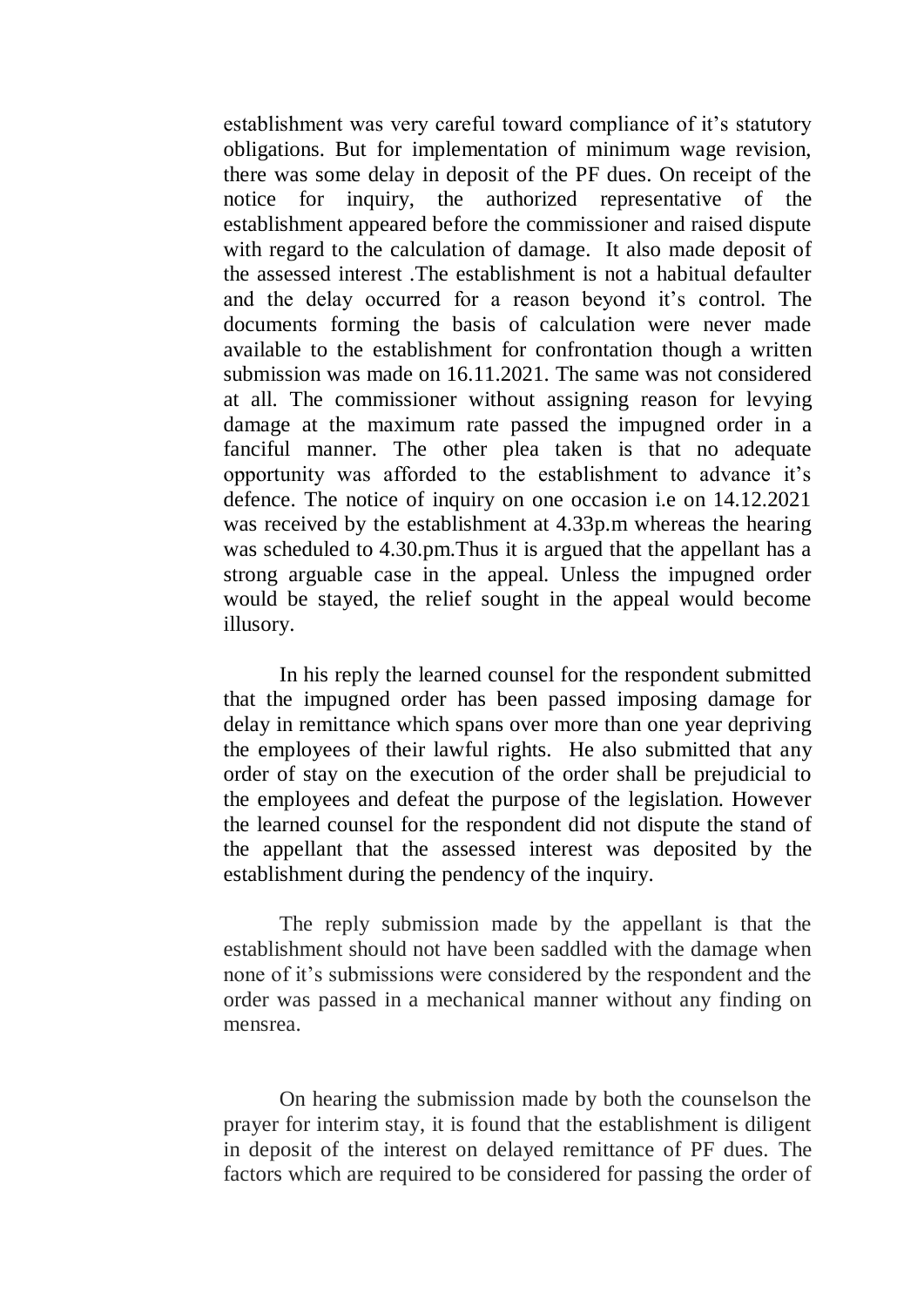stay, include the period of default and the amount of damage levied in the impugned order. In the case of **Shri Krishna vs. Union of India reported in 1989LLR(104)(Delhi)** the Hon'ble High court of Delhi have held

"The order of the tribunal should say that the appellant has a primafacie strong case as is most likely to exonerate him from payment and still the tribunal insist on the deposit of the amount, it would amount to undue hardship."

In this case the period of default as seen from the impugned order spreads over only one year.But the damage levied is huge.Moreover, the appellant has already deposited the interest proposed which proves it's bonafides. The mitigating circumstances were also not considered by the commissioner.

All these aspects no doubt make out a strong arguable case for the appellant. If there would not be a stay on the execution of the impugned order passed u/s 14B of the Act, certainly that would cause undue hardship to the appellant. But at the same time it is held that the stay shall not be unconditional. Hence, it is directed that the appellant shall deposit 30% of the assessed damage, as a pre condition for grant of stay till disposal of the appeal, within six weeks from the date of communication of the order, failing which there would be no stay on the impugned order passed u/s 14B. The said amount shall be deposited by the appellant by way of Challan. The respondent is directed not to take any coercive action against the appellant in respect of the impugned orders till the compliance is made. Call on 21.07.2022 for reporting compliance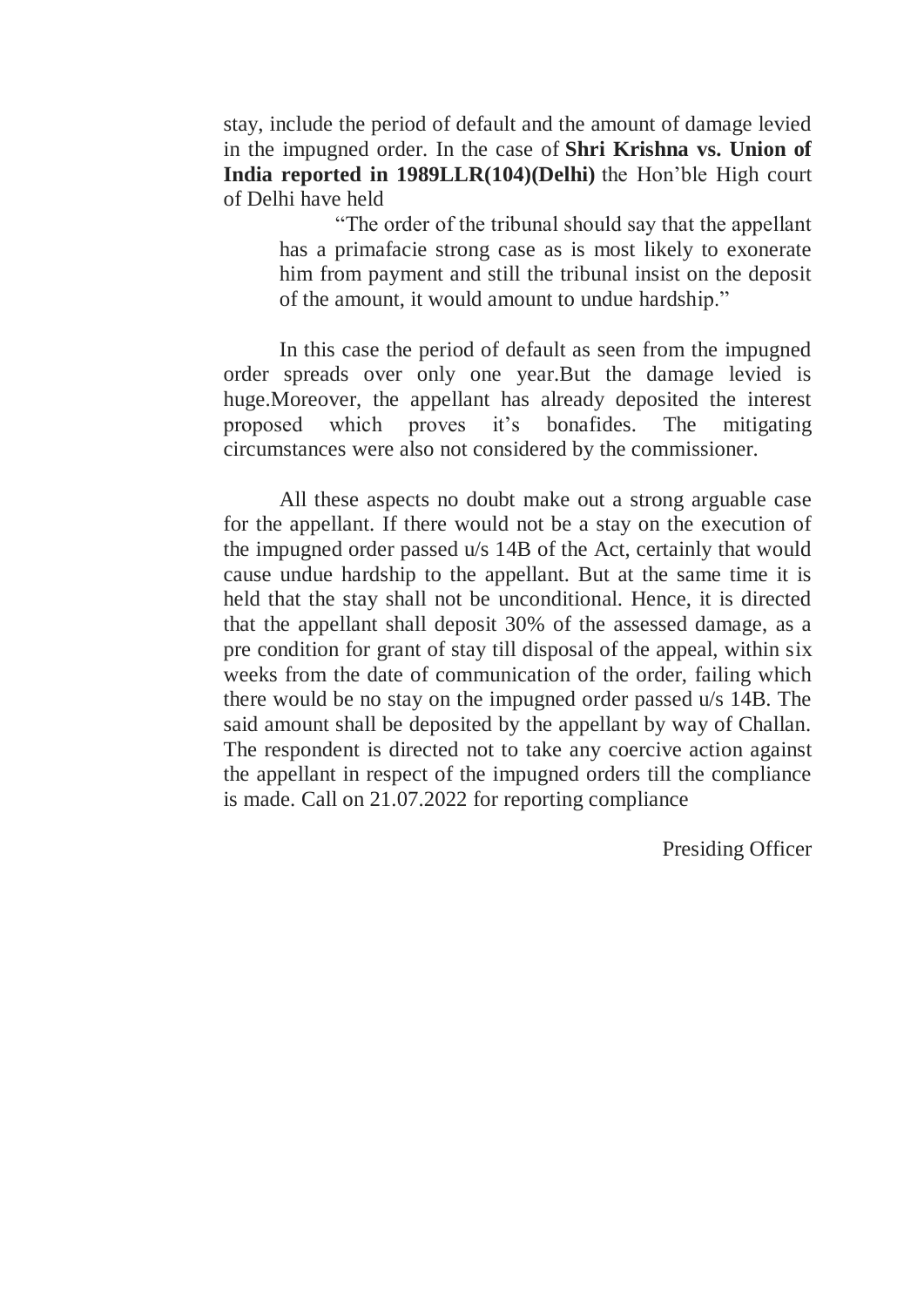Present:

 Smt. Pranita Mohanty, Presiding Officer, C.G.I.T.-Cum-Labour Court-II, New Delhi.

## **ATA No. D-1/26/2022**

M/s. Bhadra International (India) Pvt. Ltd. Appellant

VS.

RPFC, Delhi(N) Respondent

### **ORDER DATED :-03/06/2022**

Present:- Shri Kunal Arora, Ld. Counsel for the appellant. Shri Atul Kumar, Ld. Counsel for the Respondent.

> This order deals with the admission of the appeal and an application filed by the appellant praying an interim order of stay on execution of the impugned orders passed u/s 14B and 7Q of the EPF&MP Act , by the RPFC Delhi , North.

> Being noticed the Respondent appeared through it's counsel, raised objection to the petition praying interim stay on the execution of the impugned order and the matter was heard being argued by the counsel for both the parties.

> Registry has reported on the delay in filing the appeal. Perusal of the record shows that the impugned order was passed on 03.09.2021 and the same was dispatched to the appellant on 22.09.2021. The appeal was filed on 21.04.2022. But the appellant has pleaded that for the extension of limitation granted by the Hon'ble SC in suo motto WPC No 3/2020 the appeal has been filed in time. Be it stated that the Hon'ble SC in the afore mentioned case by order dated 10.01.2022 have excluded the period from 15.03.2020 to 28.02.2022 and have further allowed 90 days time for filing any proceeding if the limitation has run out during the aforesaid period. Hence it is held that the appeal has been filed in time .the delay is accordingly condoned.

> The appeal has been filed by the appellant, an establishment engaged in supply of security guards to other establishments, challenging the order dated 18.12.2020 passed by the RPFC u/s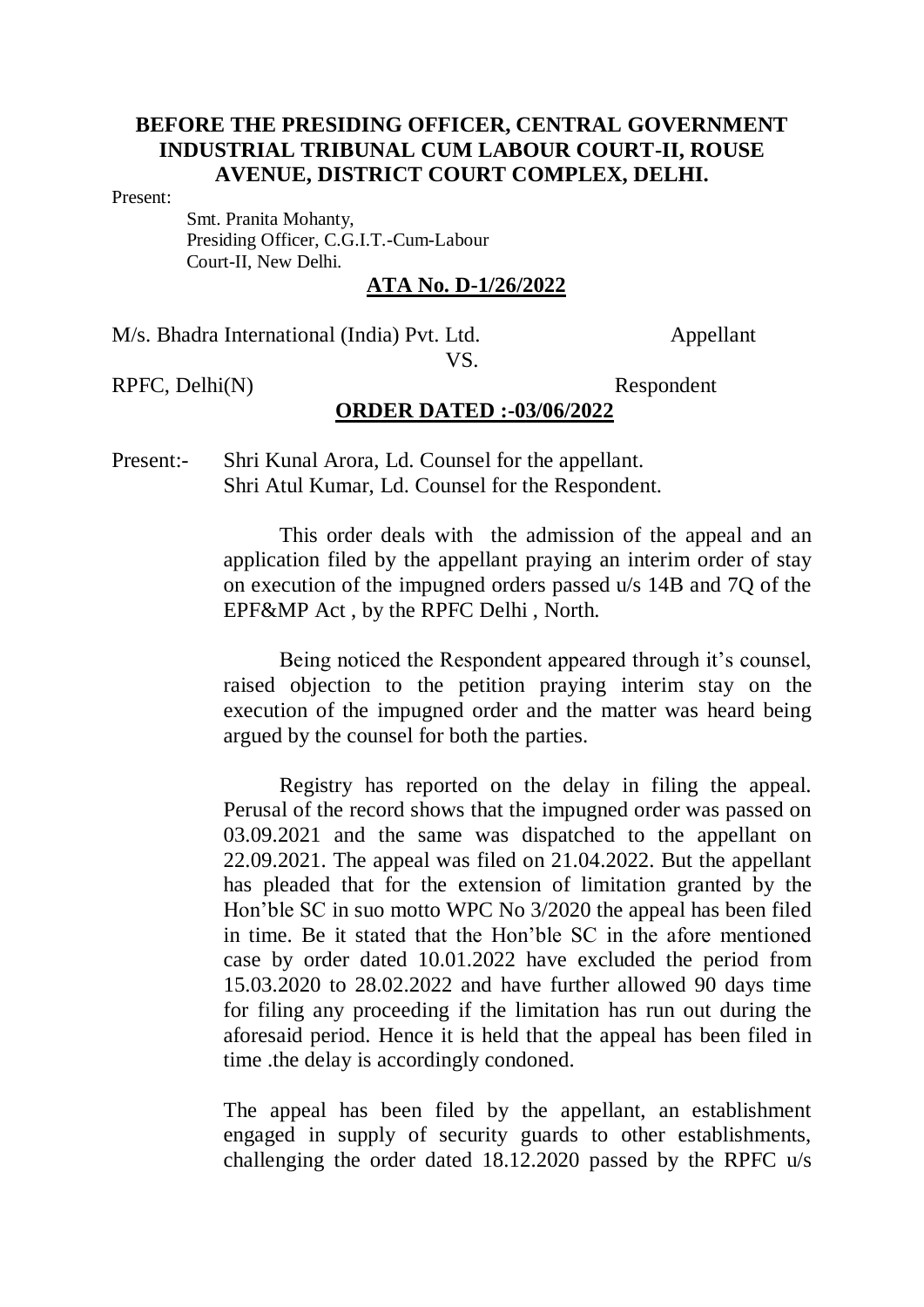14B and 7Q of the EPF & MP Act where under the establishment has been directed to deposit Rs49,50,445/-/- as damage and Rs44,24,798/- as interest for the delayed remittance of the PF contribution of it's employees for the period22.06.2018 to 28.02.2020.

It has been stated by the appellant that the commissioner by notice dt21.06.2021 had called upon the establishment to show cause as to why damage shall not be levied and interest shall not be calculated for the delay in remittance of the PF contribution of it's employees for the above said period. In response to the same , the authorized representative of the establishment appeared and pointed out the mitigating circumstances leading to delay in remittance.It was specifically pleaded before the commissioner that the delay was not intentional and for the acute financial crisis faced by the establishment on account of some unexpected legal hurdle created leading to huge loss in business. Since the establishment has been in to the business of ground handling in different Air ports, the same was impacted on account of COVID related slowdown of aviation sector. But the commissioner during the inquiry, without considering the submission, passed the impugned order in which no finding on mensrea has been rendered nor any reason in support of imposing maximum rate of damage has been assigned. While pointing out that the inquiry was held pursuant to a common notice and common proceeding being recorded he submitted that the composite order which has been passed after a common inquiry need to be stayed as the appellant has a strong case to argue in the appeal and serious prejudice shall be caused if the appeal is not admitted and an interim order preventing execution of the impugned order pending disposal of the appeal is not passed.

The learned counsel for the respondent Mr. Atul Kumar in his reply took serious objection to the prayer of interim stay and argued that the delay in remittance has been admitted by the establishment during the inquiry. He thus argued that no order of interim stay should be granted which would have the effect of negating the very purpose of the beneficial legislation. He also submitted that there are two separate orders passed u/s 14B and 7Q of the Act and as such the appeal challenging the order u/s 7Q is not maintainable.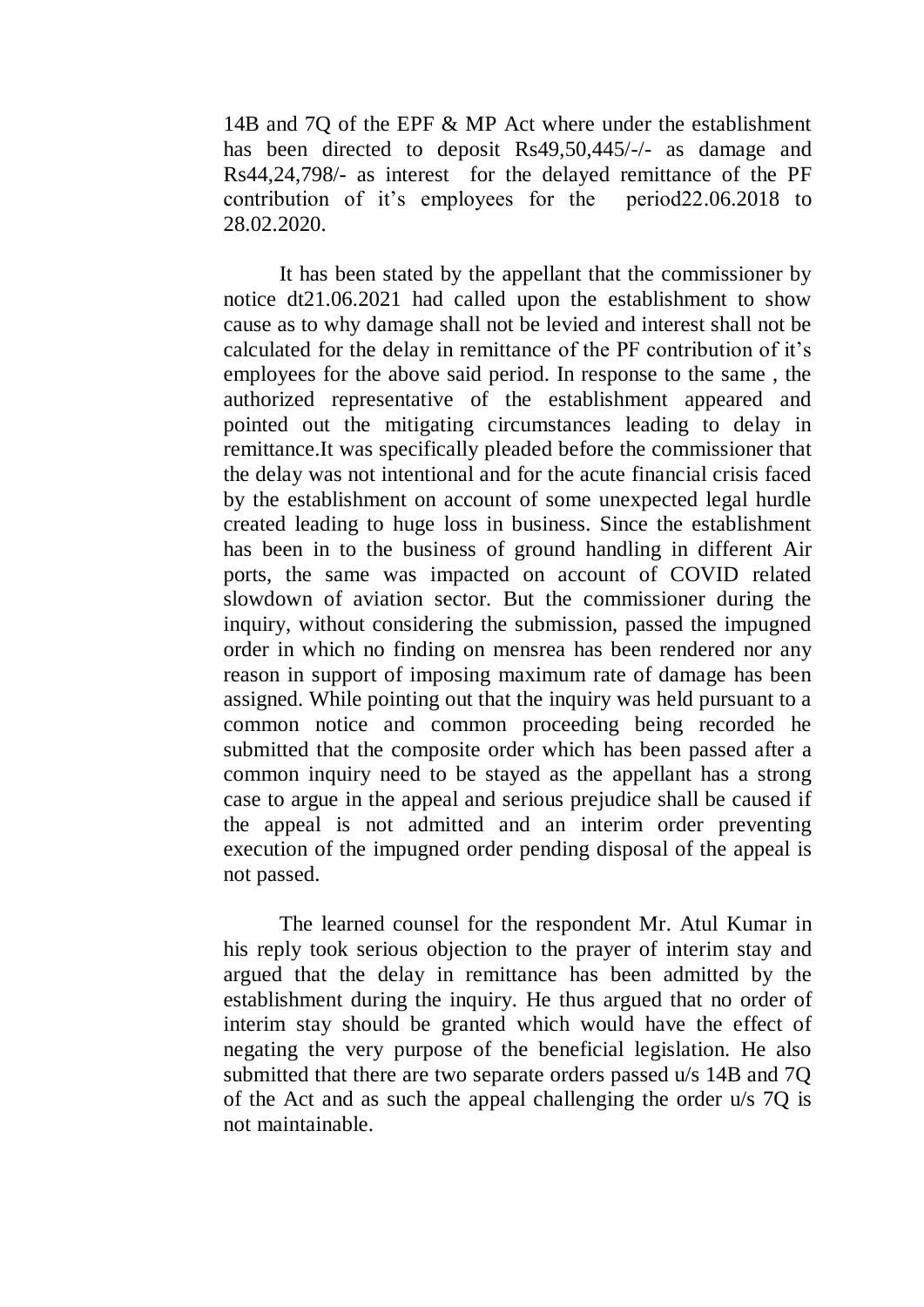The position of law in this regard was discussed by the Hon'ble SC in the case of Arcot Textiles Mills case and it was held that the order passed u/s 7Q if a composite order being passed u/s 7A is amenable to appeal u/s 7I of the Act. It was further held that any composite order, a facet of which is appealable, the other part would be appealable too. If an independent order is however passed, no appeal would be maintainable in respect of the interest compound under section 7Q of the Act.

The position was again discussed by the Hon'ble High Court of Delhi in the case **Gourav Enterprises vs. UOI**, and it has been held that in order to determine if the order passed u/s 70 is an independent order or composite order , the facts relevant for consideration are:-

- 1- if the notice to show cause was common
- 2- if common reply was filed by the establishment
- 3- if common proceedings u/s 14B and 7Q were held
- 4- if two separate orders or a common order was passed.

The Hon'ble court have further held that , if the notice to show cause, reply to the notice and proceedings are common, mere passing of two separate orders on the same date would not render the proceedings under section 14B and 7Q independent of each other. But the order passed in the case of Gourav Enterprises has been stayed by the Hon'ble SC. Hence for the separate orders passed u/s 14B and 7Q, the same can not prima facie held to be a composite order.

Hence the appeal is admitted in respect of the order passed u/s 14B only.

Without delving into the other details as pointed out by the appellant, but on perusal of the impugned order which does not contain any finding on the mitigating circumstances pointed out during inquiry and which does not contain any reason of the commissioner for imposing damage at the maximum rate, it is held that the appellant has a strong case to argue in the appeal. Unless the execution of the order impugned in the appeal assessing damage would be stayed pending disposal of the appeal, the relief sought in the appeal would be illusory. But at the same time it is held that the said interim order of stay can not be un conditional. Hence the appellant is directed to deposit a nominal amount i.e 25% of the damage assessed within six weeks from the date of this order as a precondition for stay of the impugned orders assessing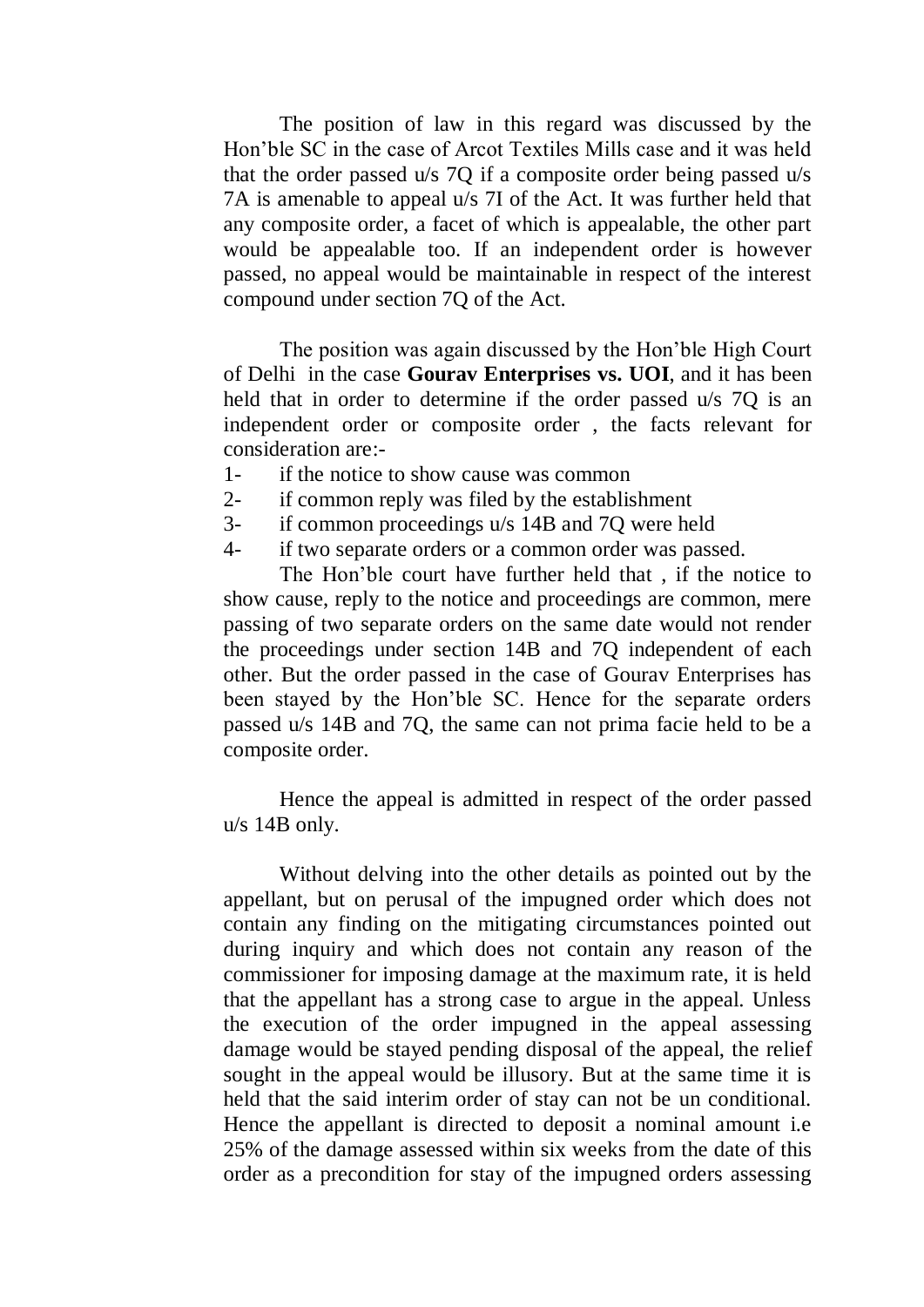damage by depositing challan before the EPFO, failing which there would be no stay on the impugned order. Call on 21/07/2022 for compliance of the direction and reply by the Respondent. Interim stay granted earlier shall continue till the next date.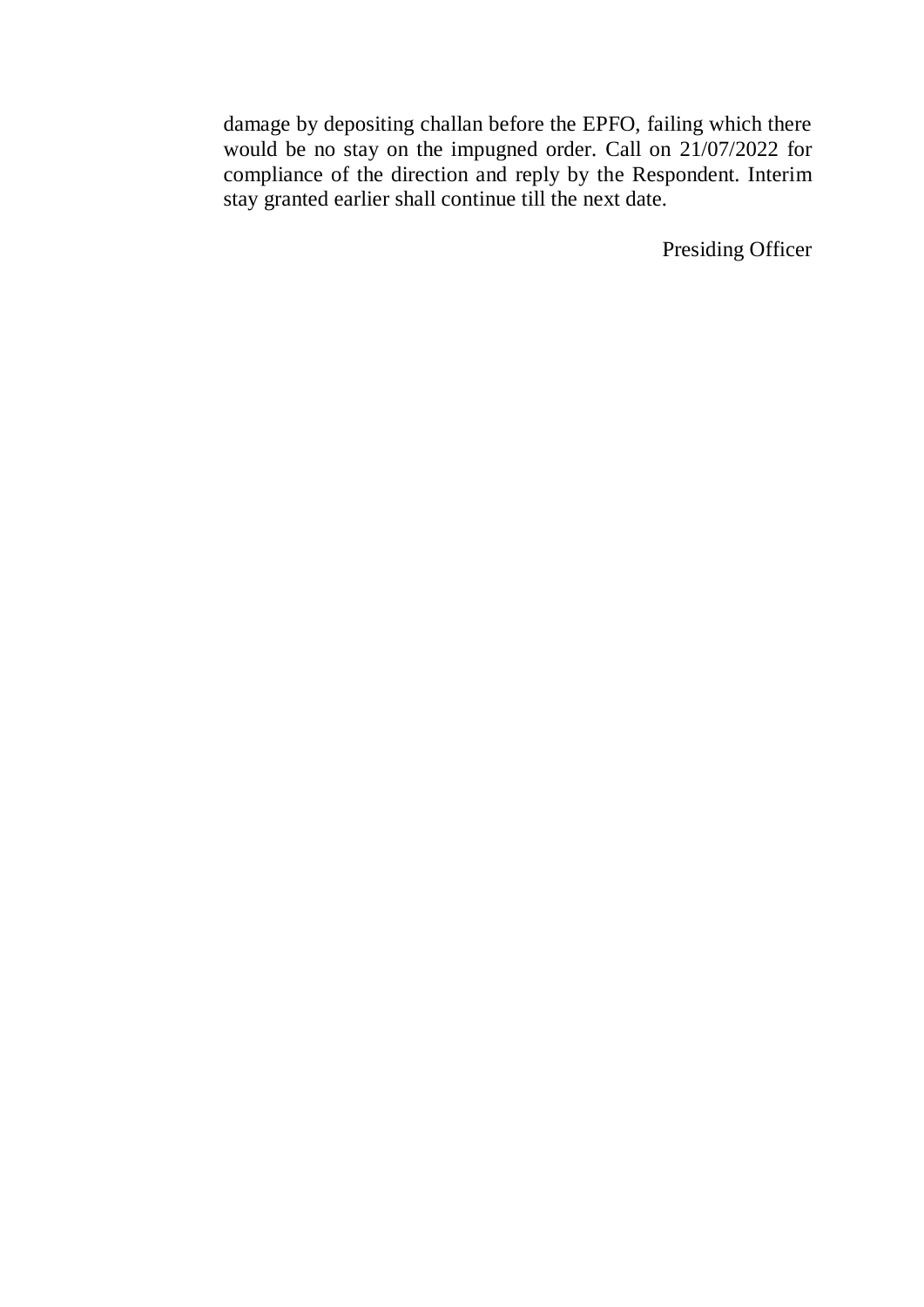#### Present:

 Smt. Pranita Mohanty, Presiding Officer, C.G.I.T.-Cum-Labour Court-II, New Delhi.

## **ATA No. D-1/12/2022**

M/s. Data Link Consultancy Appellant

VS.

RPFC, Delhi (S) Respondent

### **ORDER DATED :-03/06/2022**

Present:- Shri Raj Kumar, Ld. A/R for the appellant. Shri Rajesh Kumar, Ld. Counsel for the Respondent.

> The matter stands posted today for compliance of the order dated 05.04.2022. The appellant instead of complying the direction has filed an application seeking further extension of time for period of 30 days on the grounds stated therein.

> The application is supported by an affidavit and a certified true copy of the statement of account of the appellant maintained with SBI.

> The LD. A/R for the appellant submitted that the establishment is encountering acute financial hardship and not in a position to comply the direction. Hence one month time will be allowed.

> Shri Rajesh Kumar the Ld. Counsel for the respondent raised serious objection and submitted that the bank statement filed by the establishment clearly negatives the stand of the appellant. Hence no time should be allowed.

> Perusal of the record shows that on 05.04.2022 an order was passed wherein the appellant was directed to deposit 30% of the assessed amount within 6 weeks towards compliance of the provision of section 7O. The date was fixed to 25.05.2022. On that day the appellant instead of making compliance ask for extension of time which was allowed. Today again another application has been filed praying extension of time. The bank statement filed by the appellant clearly shows that on 20.04.2022 i.e. 15 days after the passing of the order an amount of Rs. 2317238/- and 0624460/ was credited in the said account as earned interest. Not only that as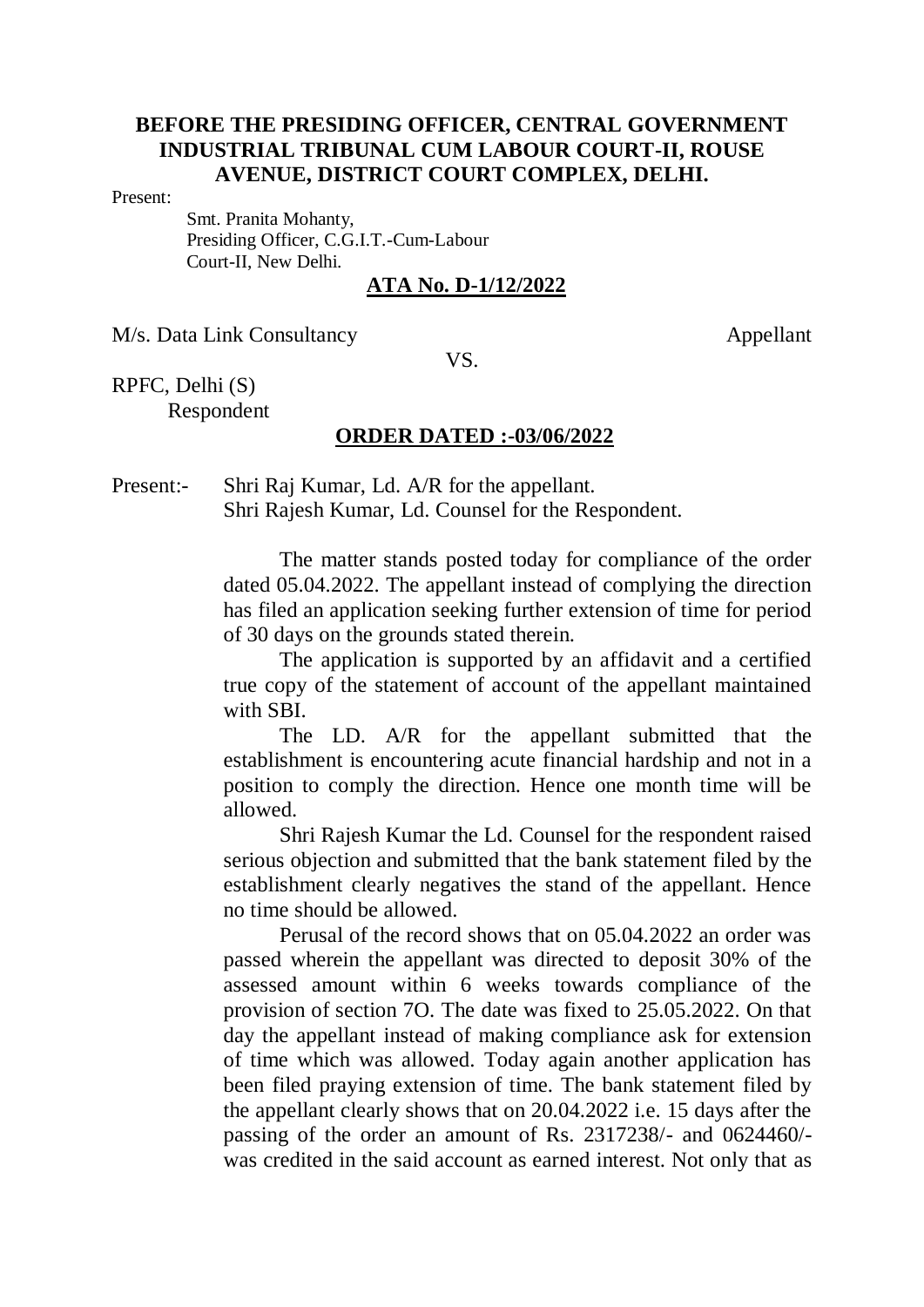on today the balance in the account is Rs. 8006334/-. This is a current account having the credit limit of Rs. 6Crore or more. Thus, the plea of the appellant that the non compliance is on account of acute financial condition seems not acceptable. The application for extension of time is rejected and appeal is dismissed for non compliance of the direction given in the order dated 05.04.2022.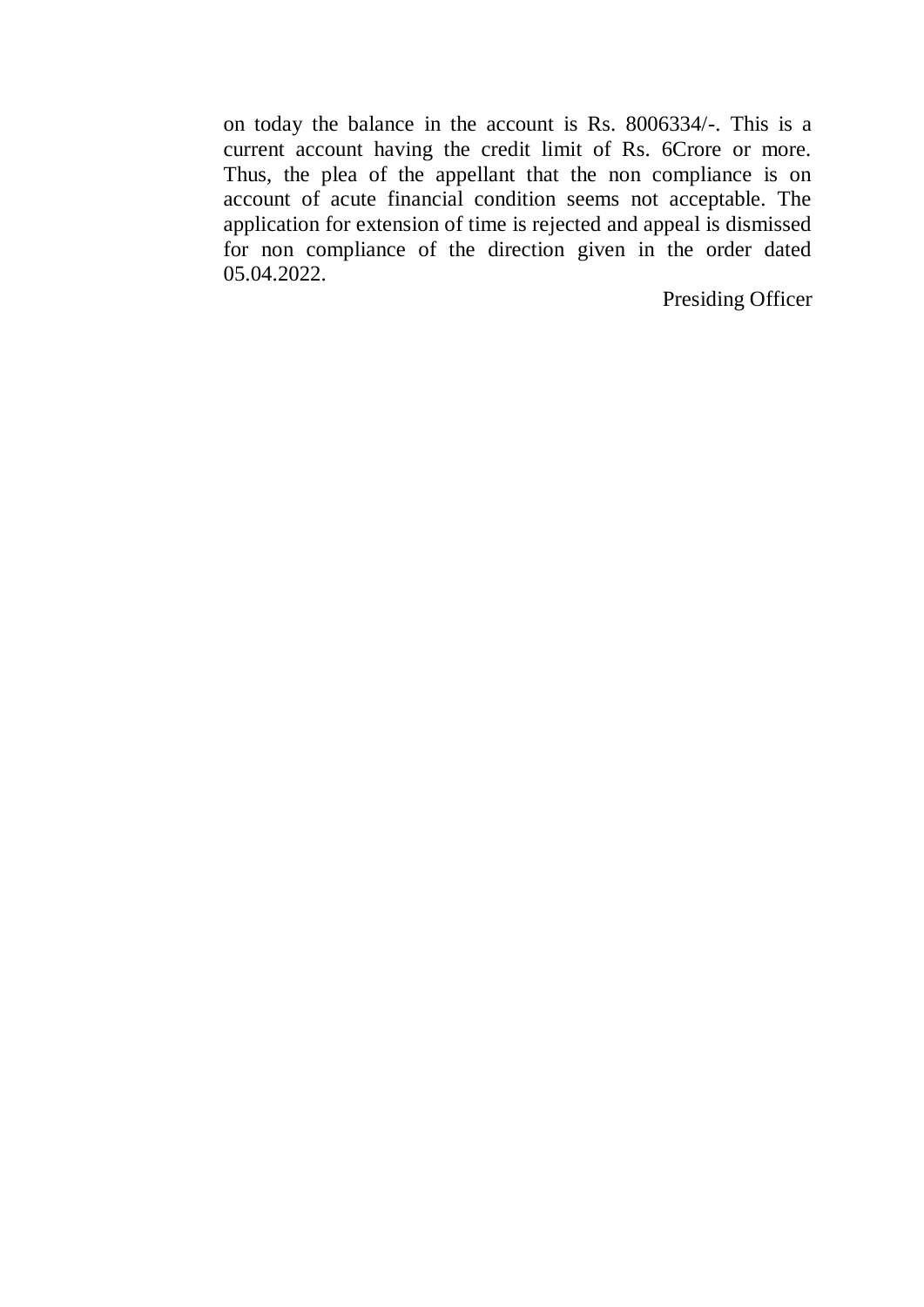#### Present:

 Smt. Pranita Mohanty, Presiding Officer, C.G.I.T.-Cum-Labour Court-II, New Delhi.

## **ATA No. D-2/17/2022**

M/s. ACIL Ltd. Ground Floor Appellant

VS.

RPFC-II, Gurugram Respondent

### **ORDER DATED :-03/06/2022**

Present:- Shri Toofan Singh, Ld. Counsel for the appellant. Shri B.B Pradhan, Ld. Counsel for the Respondent.

> This order deals with the admission of the appeal and waiver of the condition prescribed u/s 7O of the Act directing deposit of 75% of the assessed amount as a pre condition for filing of the appeal.

> Copy of the appeal and petition being served on the respondent the Ld. Counsel Shri B B Pradhan appeared and participated in the hearing without filing any written objection. The record reveals that impugned order was passed on 04.03.2022 and the appeal has been filed on 24.05.2022. Thus the registry has objected that the same is barred by limitation. From the perusal of the record it is found that the appeal though has been filed after expiry of 60 days, the same is within the extended period of 60 days to which the tribunal is authorized to allow. Hence, the delay is condoned.

> A petition has been filed by the appellant for waiver/reduction of the pre-deposit amount contemplated u/s 7O of the Act. The Ld. Counsel appearing for the appellant submitted that the establishment is engaged in the business of high precision engineering automotive components. The company suffered huge loss and the Hon'ble NCLT New Delhi has initiated one corporate insolvency resolution process under IBC 2016. Subsequently one resolution plan was received on 05.08.2019 for the revival and restructuring of the corporate debtor. The said resolution plan has been approved by the committee of creditors and the plan approval application was filed before the NCLT which is now pending for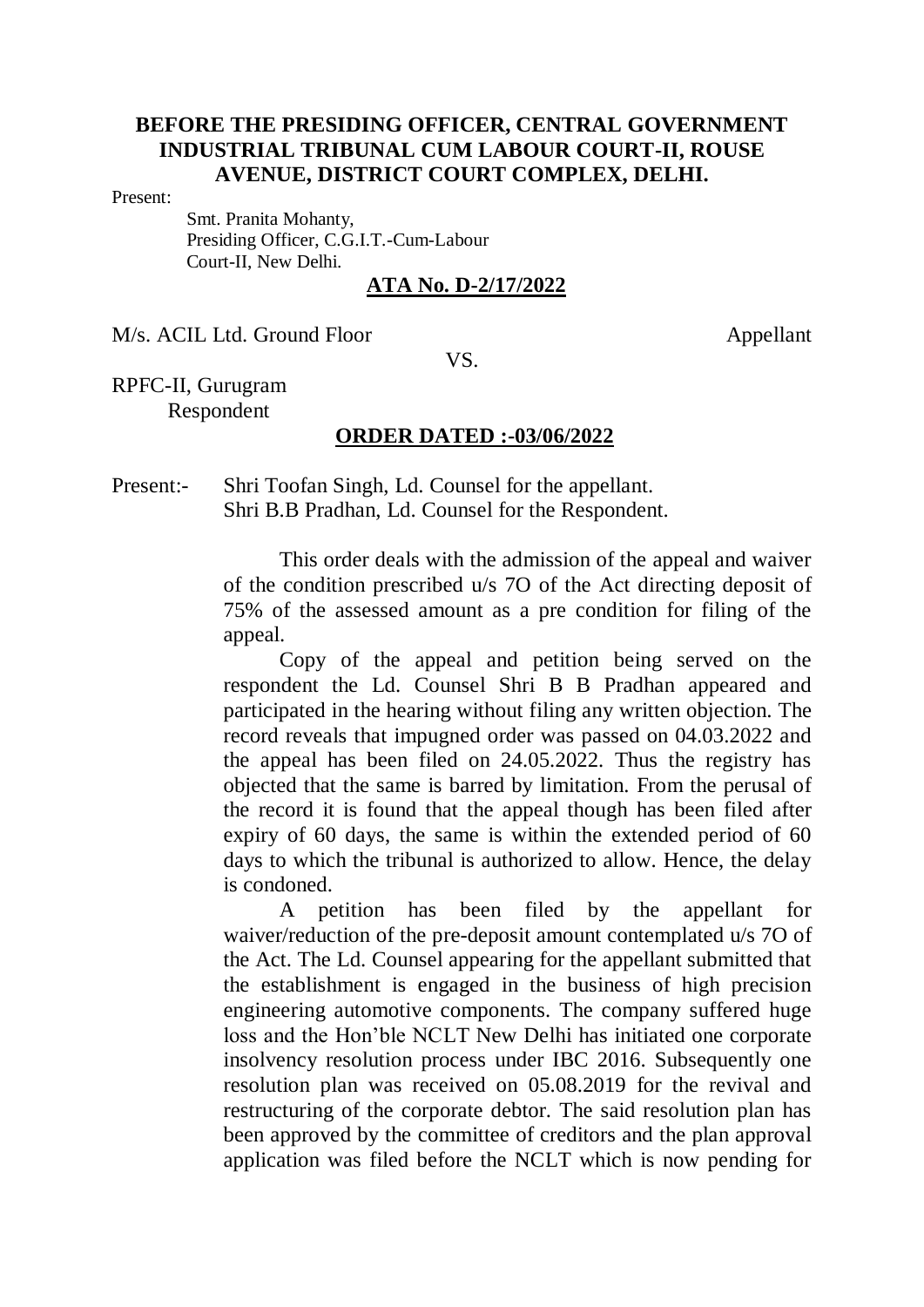adjudication. While the matter stood thus, on 01.03.2021 a summoned was received from the enforcement officer asking for production of record for a proposed inquiry u/s 7A of the EPF Act. Thereafter, the EO submitted his report to the 7A authority but the same was not shared with the appellant. A notice of 7A inquiry being served the appellant submitted its reply alongwith supporting documents and apprised the authorities conducting the inquiry about the Proceeding pending before the NCLT. It was also apprised moratorium has been granted by the Hon'ble NCLT. But the respondent did not consider the submission and proceeded to pass the impugned order. Thus, the appellant in this appeal has pleaded that the order since has been passed solenly basing on the revised report submitted by the EO and without considering the submissions, the same is illegal and liable to be setaside. Thus, the appellant has stated for the moratorium granted by the Hon'ble NCLT, the respondent shouldn't have proceeded with the inquiry and cannot take any action in terms of section 8B to 8G of the Act. He thereby argued that the appellant has a strong case to argue and the appeal be admitted without insisting for the compliance of the provisions of section 7O of the Act. The other argument is that the resolution plan being pending approval, the company is under the management of the resolution professional and cannot comply with the direction for pre-deposit.

The Ld. Counsel for the respondent on the contrary argued that the provisions of section 7O is mandatory for admission of the appeal u/s 7A and this provision cannot be skipped under any circumstances. He further argued that if the appellant is aggrieved for the 7A inquiry conducted during the moratorium period granted by NCLT, he should have approached the NCLT instead of this tribunal. He thereby argued for a direction to deposit 75% of the assessed amount as a pre condition for admission of the appeal.

On hearing the argument it is observed that the statute provides for the appeal before this tribunal against the assessment made u/s 7A. The NCLT has no jurisdiction to entertain such appeals. If inquiry is permissible during the moratorium period the appellant has a statutory right to challenge the same before this tribunal.

The inquiry was conducted for the period 04/2016 to 02/2021. The amount assessed is Rs. 1,70,7,552/-. The period for which the remittance was not proper spans over almost 5 years depriving the employees of their legitimate rights. Of course the appellant in the application filed u/s 7O of the aCt has explained the hardship which it is likely to face if directed to deposit 75% of